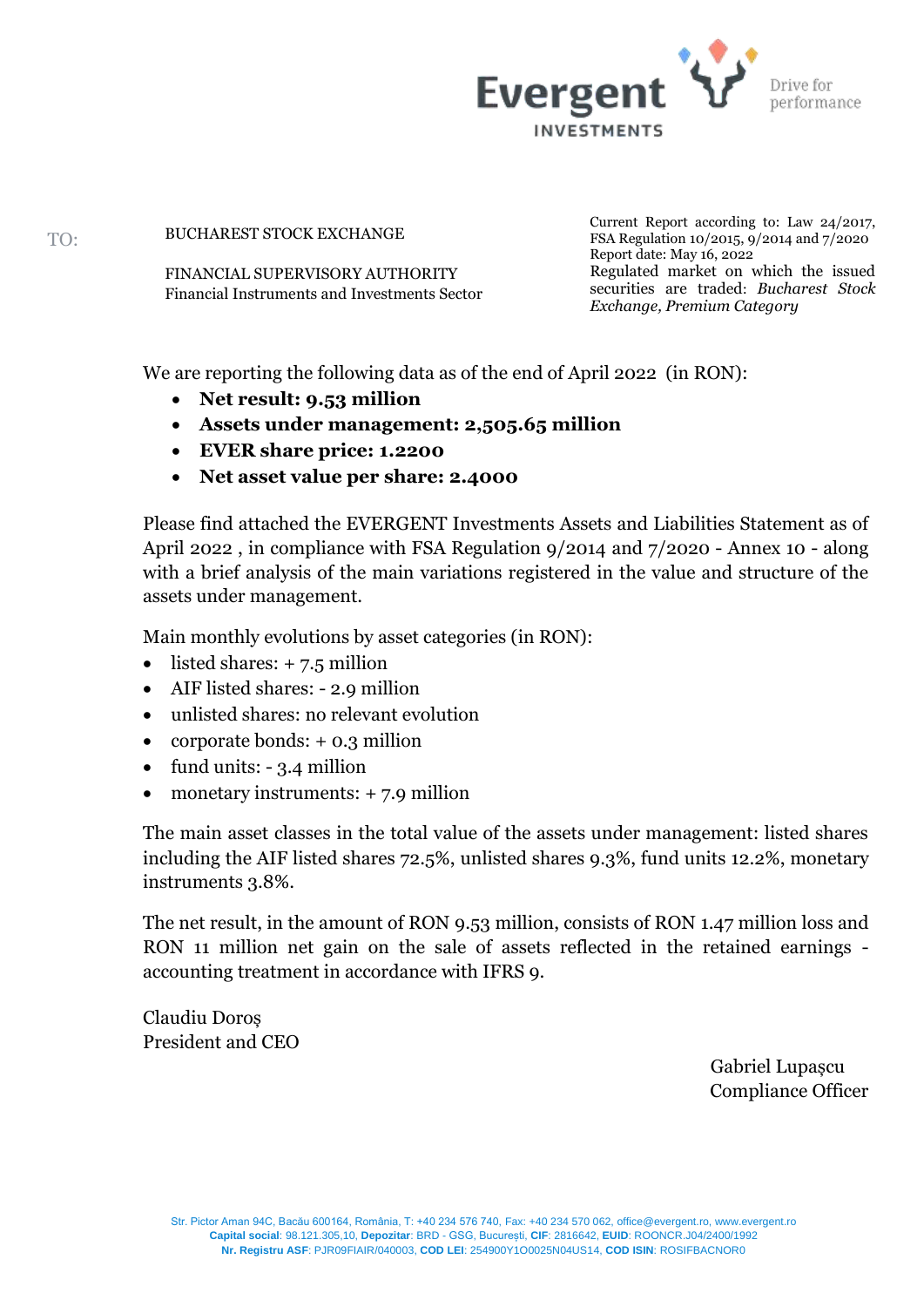

**In accordance FSA Regulation no 7/2020**

## **STATEMENT OF ASSETS AND LIABILITIES OF EVERGENT Investments Date of calculation 30/04/2022 - Monthly, balanta IFRS**

|              |                                                                     | LEI              | % total assets |
|--------------|---------------------------------------------------------------------|------------------|----------------|
| 1            | Intangible assets                                                   | 336.797,09       | 0,013          |
| $ 2\rangle$  | <b>Tangible assets</b>                                              | 8.584.124,30     | 0,343          |
| $\mathbf{3}$ | <b>Investment property</b>                                          | 4.247.186,00     | 0,170          |
| 4            | <b>Biological assets</b>                                            | 0,00             | 0,000          |
| 5            | Right-of-use asset from leasing contracts                           | 3.385.759,37     | 0,135          |
| 6            | Financial assets, of which:                                         | 2.392.366.121,36 | 95,479         |
| 6.1          | Financial assets at amortized cost, of which:                       | 35.356.662,63    | 1,411          |
| 6.1.1        | Bonds, of which:                                                    | 35.356.662,63    | 1,411          |
| 6.1.1.1      | Listed bonds, of which:                                             | 0,00             | 0,000          |
| 6.1.1.1.1    | Corporate bonds                                                     | 0,00             | 0,000          |
| 6.1.1.1.2    | Municipal bonds                                                     | 0,00             | 0,000          |
| 6.1.1.2      | Listed and not traded over the last 30 days bonds, of<br>which:     | 56.395,96        | 0,002          |
| 6.1.1.2.1    | Corporate bonds                                                     | 0,00             | 0,000          |
| 6.1.1.2.2    | Municipal bonds                                                     | 56.395,96        | 0,002          |
| 6.1.1.3      | Unlisted bonds, of which:                                           | 35.300.266,67    | 1,409          |
| 6.1.1.3.1    | Corporate bonds                                                     | 35.300.266,67    | 1,409          |
| 6.1.1.3.2    | Municipal bonds                                                     | 0,00             | 0,000          |
| 6.2          | Financial assets at fair value through profit or<br>loss, of which: | 372.851.155,55   | 14,880         |
| 6.2.1        | Shares, of which:                                                   | 68.345.792,96    | 2,728          |
| 6.2.1.1      | Listed shares                                                       | 19.807.262,80    | 0,791          |
| 6.2.1.2      | Listed shares not traded over the last 30 trading days              | 0,00             | 0,000          |
| 6.2.1.3      | Unlisted shares, of which:                                          | 48.538.530,16    | 1,937          |
| 6.2.1.3.1    | Unlisted shares                                                     | 46.487.266,00    | 1,855          |
| 6.2.1.3.2    | Unlisted shares from a member state                                 | 2.051.264,16     | 0,082          |

Anexa 10 1/4 <sub>Str. Pictor Aman 94C, Bacău 600164, România, T: +40 234 576 740, Fax: +40 234 570 062, office@evergent.ro, www.evergent.ro gabi | 11.05.2022 09:56:53</sub> Capital social: 98.121.305,10, Depozitar: BRD - GSG, București, CIF: 2816642, EUID: ROONRC, J04/2400/1992

Nr. Registru ASF: PJR09FIAIR/040003, COD LEI: 254900Y1O0025N04US14, COD ISIN: ROSIFBACNOR0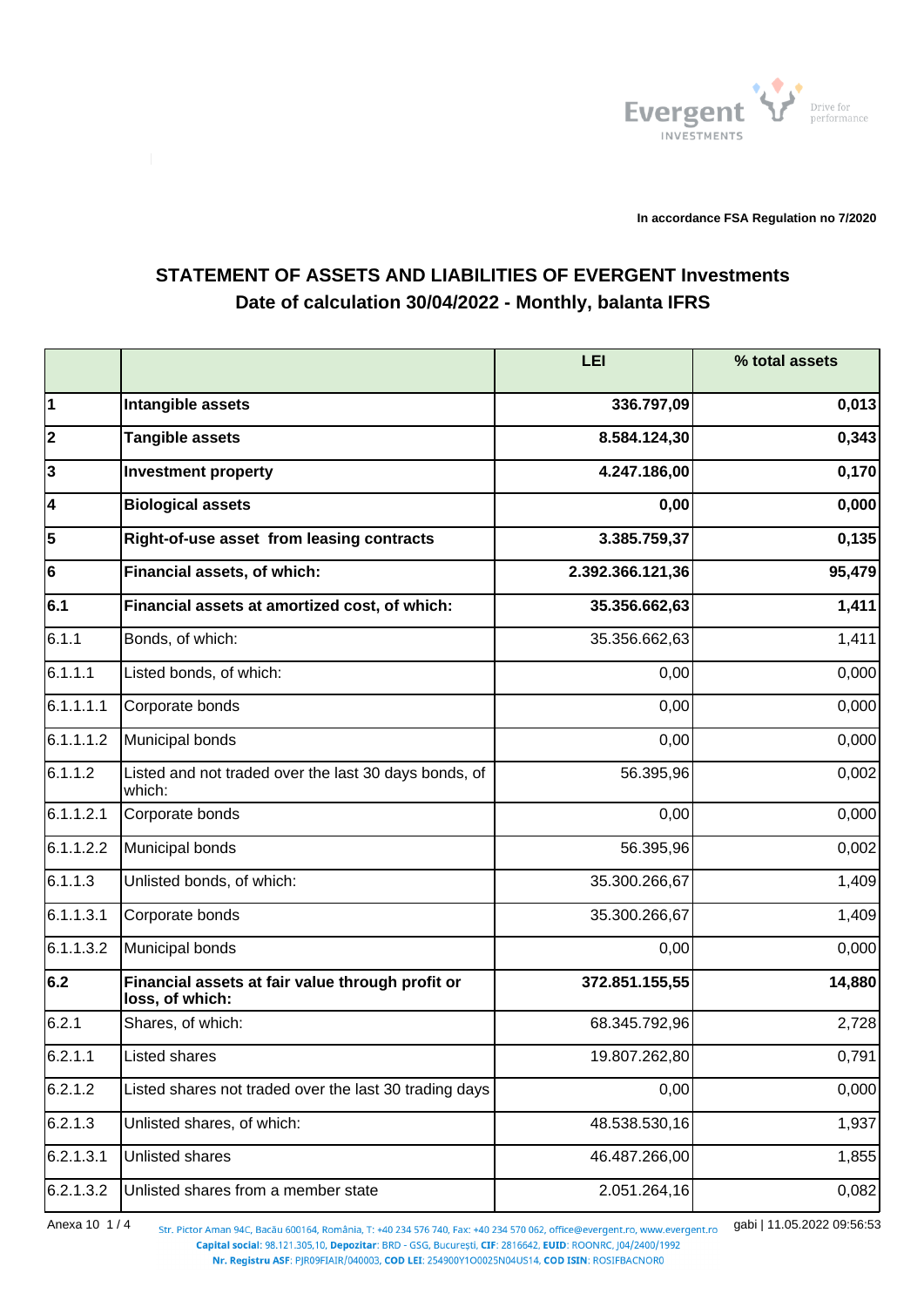|                |                                                                                          | <b>LEI</b>       | % total assets |
|----------------|------------------------------------------------------------------------------------------|------------------|----------------|
| 6.2.2          | UCITS and/or AIF equity securities, of which:                                            | 304.505.362,59   | 12,153         |
| 6.2.2.1        | Fund units, of which:                                                                    | 304.505.362,59   | 12,153         |
| 6.2.2.1.1      | Listed fund units                                                                        | 0,00             | 0,000          |
| 6.2.2.1.2      | Unlisted fund units                                                                      | 304.505.362,59   | 12,153         |
| 6.2.2.2        | Shares, of which:                                                                        | 0,00             | 0,000          |
| 6.2.2.2.1      | Listed shares                                                                            | 0,00             | 0,000          |
| 6.3            | Financial assets measured at fair value through<br>other comprehensive income, of which: | 1.984.158.303,18 | 79,187         |
| 6.3.1          | Shares, of which:                                                                        | 1.934.265.978,35 | 77,196         |
| 6.3.1.1        | Listed shares                                                                            | 1.750.983.514,35 | 69,882         |
| 6.3.1.2        | Listed shares not traded over the last 30 trading days                                   | 0,00             | 0,000          |
| 6.3.1.3        | Untraded shares                                                                          | 183.282.464,00   | 7,315          |
| 6.3.2          | UCITS and/or AIF equity securities, of which:                                            | 45.851.882,93    | 1,830          |
| 6.3.2.1        | Fund units, of which:                                                                    | 0,00             | 0,000          |
| 6.3.2.1.1      | Listed fund units                                                                        | 0,00             | 0,000          |
| 6.3.2.1.2      | Unlisted fund units                                                                      | 0,00             | 0,000          |
| 6.3.2.2        | Shares, of which:                                                                        | 45.851.882,93    | 1,830          |
| 6.3.2.2.1      | Listed shares                                                                            | 45.851.882,93    | 1,830          |
| 6.3.3          | <b>Bonds</b>                                                                             | 4.040.441,90     | 0,161          |
| 6.3.3.1        | Listed bonds, of which:                                                                  | 0,00             | 0,000          |
| 6.3.3.1.1      | Corporate bonds                                                                          | 0,00             | 0,000          |
| 6.3.3.1.2      | Municipal bonds                                                                          | 0,00             | 0,000          |
| 6.3.3.2        | Listed and untraded over the last 30 days bonds, of<br>which:                            | 4.040.441,90     | 0,161          |
| 6.3.3.2.1      | Corporate bonds                                                                          | 4.040.441,90     | 0,161          |
| 6.3.3.2.2      | Municipal bonds                                                                          | 0,00             | 0,000          |
| 6.3.3.3        | Unlisted bonds, of which:                                                                | 0,00             | 0,000          |
| 6.3.3.3.1      | Corporate bonds                                                                          | 0,00             | 0,000          |
| 6.3.3.3.2      | Municipal bonds                                                                          | 0,00             | 0,000          |
| $\overline{7}$ | Availability (cash and current accounts), of<br>which:                                   | 1.054.816,95     | 0,042          |
| 7.1            | Amounts in current accounts and financial investment<br>services company accounts        | 1.213.684,46     | 0,048          |
| 7.2            | Amounts under settlement                                                                 | $-158.867,51$    | $-0,006$       |
| 7.3            | Amounts in transit                                                                       | 0,00             | 0,000          |
| 8              | <b>Bank deposits</b>                                                                     | 94.096.747,08    | 3,755          |

Anexa 10 2 / 4 str. Pictor Aman 94C, Bacău 600164, România, T: +40 234 576 740, Fax: +40 234 570 062, office@evergent.ro, www.evergent.ro gabi | 11.05.2022 09:56:53

Nr. Registru ASF: PJR09FIAIR/040003, COD LEI: 254900Y1O0025N04US14, COD ISIN: ROSIFBACNOR0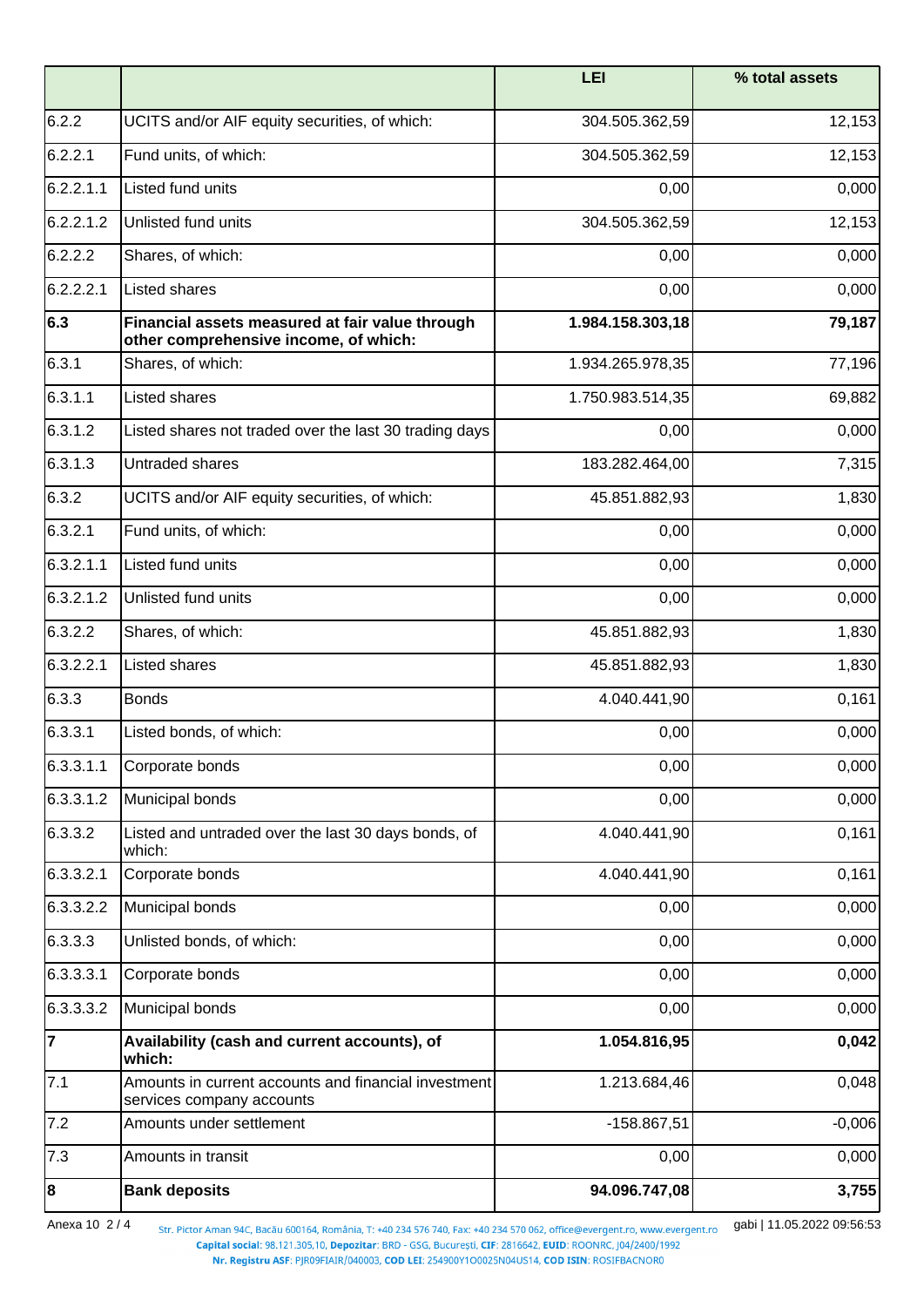|        |                                                                                  | <b>LEI</b>       | % total assets |
|--------|----------------------------------------------------------------------------------|------------------|----------------|
| 9      | <b>Other assets</b>                                                              | 1.338.511,45     | 0,053          |
| 9.1    | Dividends or other receivables, of which:                                        | 0,00             | 0,000          |
| 9.1.1  | Dividends due from listed issuers                                                | 0,00             | 0,000          |
| 9.1.2  | Shares distributed without cash contribution                                     | 0,00             | 0,000          |
| 9.1.3  | Shares distributed with cash contribution                                        | 0,00             | 0,000          |
| 9.1.4  | Amounts due from capital decreases                                               | 0,00             | 0,000          |
| 9.2    | Other assets, of which:                                                          | 1.338.511,45     | 0,053          |
| 9.2.1  | Other financial assets measured at amortized cost                                | 1.084.451,86     | 0,043          |
| 9.2.2  | Other assets                                                                     | 254.059,59       | 0,010          |
| 10     | <b>Accrued charges</b>                                                           | 236.416,77       | 0,009          |
| 11     | <b>Total assets</b>                                                              | 2.505.646.480,37 | 100,000        |
| 12     | <b>Total liabilities</b>                                                         | 220.778.997,03   |                |
| 12.1   | Financial liabilities measured at amortized cost                                 | 1.000.019,32     |                |
| 12.2   | <b>Deferred tax liabilities</b>                                                  | 117.781.415,17   |                |
| 12.3   | Other liabilities, of which:                                                     | 101.997.562,54   |                |
| 12.3.1 | Dividends payable to shareholders                                                | 95.797.396,99    |                |
| 12.3.2 | Amounts subscribed and not paid to the share capital<br>increases of the issuers | 0,00             |                |
| 12.3.3 | <b>Other liabilities</b>                                                         | 6.200.165,55     |                |
| 13     | Provisions for risks and expenses                                                | 1.697.543,03     |                |
| 14     | <b>Deferred income</b>                                                           | 37.676,98        |                |
| 15     | Equity capital, of which:                                                        | 2.286.442.043,00 |                |
| 15.1   | Share capital                                                                    | 98.121.305,10    |                |
| 15.2   | Capital assimilated elements                                                     | 411.983.757,47   |                |
| 15.3   | Other equity elements                                                            | 19.918.598,48    |                |
| 15.4   | Capital bonuses                                                                  | 0,00             |                |
| 15.5   | <b>Revaluation reserves</b>                                                      | 875.772.583,72   |                |
| 15.6   | Reserves                                                                         | 882.825.822,76   |                |
| 15.7   | Treasury shares                                                                  | 48.628.092,42    |                |
| 15.8   | Retained earnings                                                                | 47.917.069,65    |                |
| 15.9   | Earnings of the period                                                           | $-1.469.001,76$  |                |
| 16     | <b>Net assets</b>                                                                | 2.283.132.263,33 |                |
| 17     | Number of issued shares in circulation                                           | 951.309.659      |                |

Anexa 10 3 / 4 <sub>Str. Pictor Aman 94C, Bacău 600164, România, T: +40 234 576 740, Fax: +40 234 570 062, office@evergent.ro, www.evergent.ro gabi | 11.05.2022 09:56:53<br>Capital social: 98.121.305,10, Depozitar: BRD - GSG, Buc</sub> Nr. Registru ASF: PJR09FIAIR/040003, COD LEI: 254900Y1O0025N04US14, COD ISIN: ROSIFBACNOR0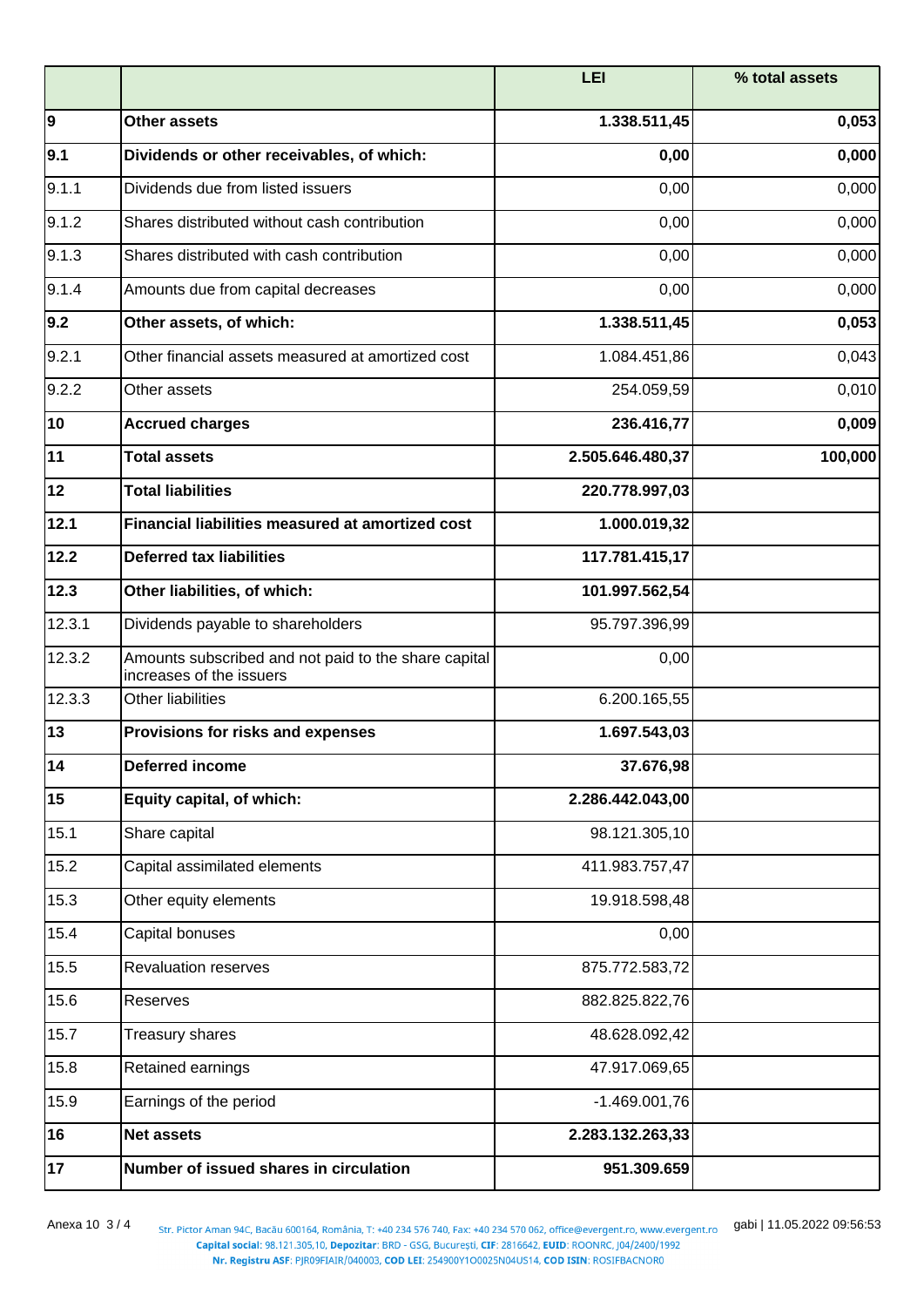|      |                                                                    | LEI             | % total assets |
|------|--------------------------------------------------------------------|-----------------|----------------|
| 18   | Net asset value per share                                          | 2,4000          |                |
| 19   | Number of companies in the portfolio, of which:                    | 32              |                |
| 19.1 | Companies admitted to trading on an EU trading<br>venue            | 19              |                |
| 19.2 | Companies admitted to trading on a third country<br>stock exchange |                 |                |
| 19.3 | Companies not admitted to trading                                  | 13 <sub>1</sub> |                |

\* According to article 123 paragraph (3) of FSA Regulation 9/2014, regarding the NAV/share calculation, this position represents: 'The number of issued outstanding shares at that date, excluding the own shares bought back by the company'

> Prepared **EVERGENT** Investments

President and CEO Claudiu DOROS

**Business Valuation Manager** Marta ANTOCHI

Drafted, Gabriela PETER

Compliance Officer Gabriel LUPASCU

Depositary Certification **BRD** - Groupe Societe Generale

Securities Department Manager, Claudia IONESCU

Certified, Ionela RADUCU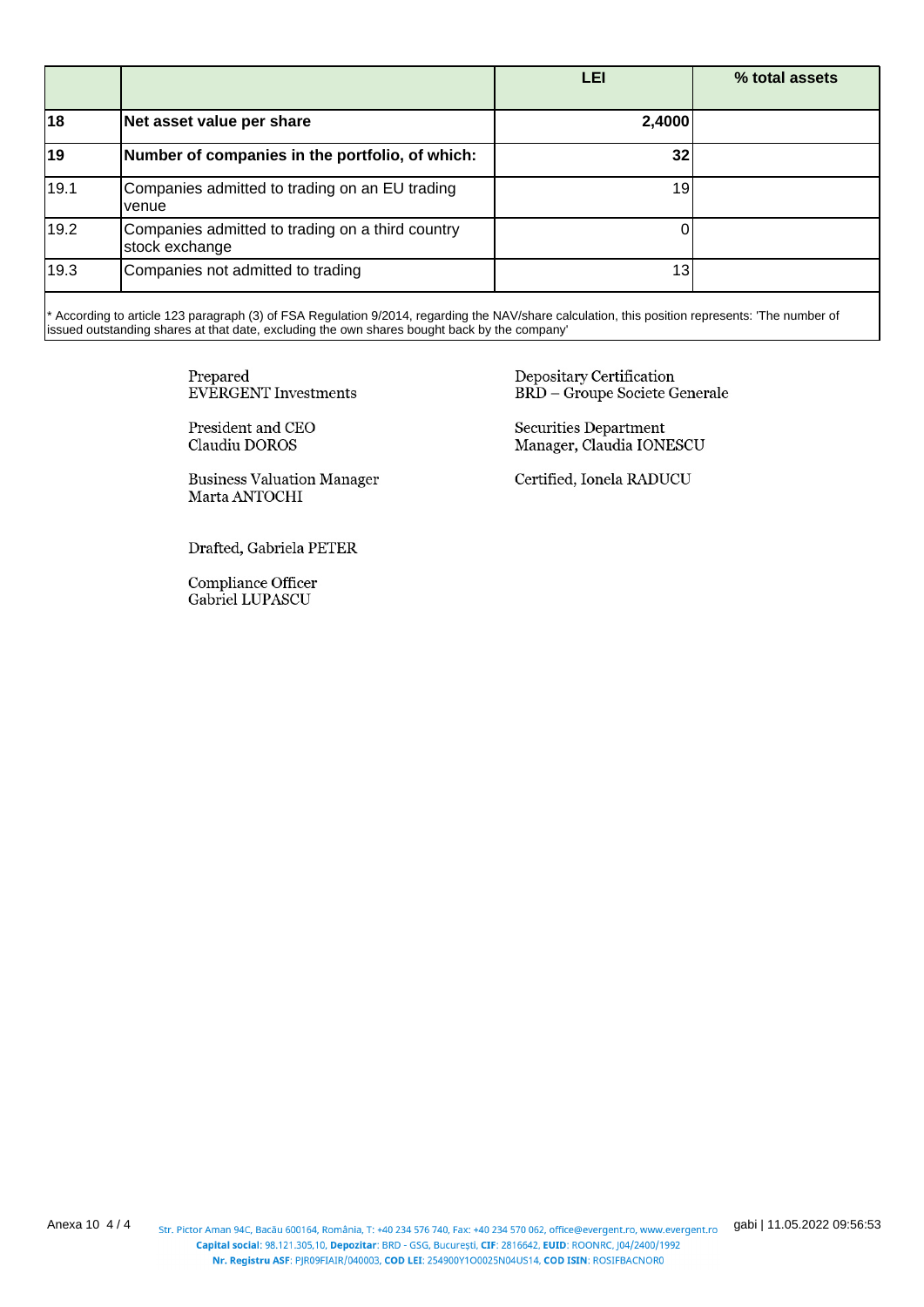

## **ANNEX – according to Article 38 paragraph (4) of Law no. 243/2019**

| EVERGENT Investments portfolio assets which were assessed by valuation methods in<br>accordance with International Valuation Standards, on 30.04.2022 |                                                       |                    |             |                                    |                                            |             |               |
|-------------------------------------------------------------------------------------------------------------------------------------------------------|-------------------------------------------------------|--------------------|-------------|------------------------------------|--------------------------------------------|-------------|---------------|
| <b>No</b>                                                                                                                                             | <b>Issuer</b>                                         | <b>Fiscal Code</b> |             | Symbol Number of<br>shares<br>held | <b>No/Evaluation</b><br><b>Report date</b> | Value       |               |
|                                                                                                                                                       |                                                       |                    |             |                                    |                                            | RON / share | total         |
|                                                                                                                                                       | Shares listed on an inactive market                   |                    |             |                                    |                                            |             |               |
|                                                                                                                                                       | <b>BRIKSTON CONSTRUCTION</b><br><b>SOLUTIONS IASI</b> | 1989343            | <b>BKS</b>  | 225                                | 583 / 26.05.2021                           | 2,2547      | 507,30        |
|                                                                                                                                                       | 2 MARTENS GALATI                                      | 1627270            | <b>MABE</b> | 72.203                             | 140 / 27.01.2022                           | 0,3338      | 24.103,00     |
|                                                                                                                                                       | 3 NORD S.A. Bucuresti BUCURESTI                       | 1558154            | <b>NORD</b> | 1.665.004                          | 1484 / 30.12.2021                          | 10.7775     | 17.944.581,00 |
|                                                                                                                                                       | 4 <b>PROFESSIONAL IMO PARTNERS</b><br>S.A. BUCURESTI  | 24599480           | PPLI        | 24.307.608                         | 1478 / 30.12.2021                          | 2,5310      | 61.522.556,00 |
|                                                                                                                                                       | 5 REGAL GALATI                                        | 1647588            | <b>REGL</b> | 1.116.258                          | 1485 / 30.12.2021                          | 8,7592      | 9.777.490,00  |
|                                                                                                                                                       | 6 SANTIERUL NAVAL CONSTANTA<br><b>CONSTANTA</b>       | 1879871            | <b>SNC</b>  | 1.300.836                          | 1488 / 30.12.2021                          | 1,8475      | 2.403.249,00  |
|                                                                                                                                                       | <b>Unlisted shares (closed)</b>                       |                    |             |                                    |                                            |             |               |
|                                                                                                                                                       | 1 AGROINTENS SA BUCURESTI                             | 33857839           |             | 3.922.411                          | 541 / 21.04.2022                           | 13,1010     | 51.387.439,00 |
|                                                                                                                                                       | 2 CASA SA BACAU BACAU                                 | 8376788            |             | 7.978.462                          | 1483 / 30.12.2021                          | 2,5309      | 20.192.838,00 |
|                                                                                                                                                       | <b>3 CATALYST ROMANIA SCA SICAR</b><br>Munsbach       | LU25590227         |             | 288                                | 246 / 15.02.2022                           | 1.439,4594  | 2.051.264,16  |
|                                                                                                                                                       | 4 DEPOZITARUL CENTRAL(REGISCO)<br><b>BUCURESTI</b>    | 9638020            |             | 7.396.029                          | 1473 / 30.12.2021                          | 0.1364      | 1.008.915,00  |
|                                                                                                                                                       | 5 DYONISOS COTESTI                                    | 7467373            |             | 772.824                            | 1490 / 30.12.2021                          | 0.5623      | 434.574,00    |
|                                                                                                                                                       | 6 EVER IMO S.A. BUCURESTI                             | 425818             |             | 4.963.027                          | 1492 / 31.12.2021                          | 9,3667      | 46.487.266,00 |
|                                                                                                                                                       | <b>7 EVERLAND SA BACAU</b>                            | 33857820           |             | 4.440.750                          | 1481 / 30.12.2021                          | 10.1382     | 45.021.100,00 |
|                                                                                                                                                       | <b>8 EXIMBANK BUCURESTI</b>                           | 361560             |             | 414.740                            | 1487 / 30.12.2021                          | 5.8588      | 2.429.877,00  |
|                                                                                                                                                       | 9 RULMENTI BIRLAD                                     | 2808089            |             | 2.408.645                          | 1486 / 30.12.2021                          | 1.8064      | 4.350.976,00  |
|                                                                                                                                                       | 10 STRAULESTI LAC ALFA S.A.<br><b>BUCURESTI</b>       | 36160878           |             | 3.880.307                          | 1479 / 30.12.2021                          | 14,4631     | 56.121.337,00 |
|                                                                                                                                                       | 11 VASTEX VASLUI                                      | 826569             |             | 147.105                            | 1489 / 30.12.2021                          | 15,8758     | 2.335.408,00  |

## **Explanatory note:**

The valuation methods used for securities for which valuation methods have been chosen in accordance with the valuation standards in force, according to the law, based on a valuation report, presented in the Annex are detailed in "Asset Valuation and UNAV Calculation Policies and Procedures".

EVERGENT Investments' leverage effect and exposure value, calculated in accordance with the provisions of (EU) Regulation no.231/2013

| Method type       | Leverage            | <b>Exposure value</b><br>(RON) |
|-------------------|---------------------|--------------------------------|
| Gross method      | 0,9598 (or 95,98%)  | 2.191.297.570,00               |
| Commitment method | 1,0000 (or 100,00%) | 2.283.132.263.00               |

Str. Pictor Aman 94C, Bacău 600164, România, T: +40 234 576 740, Fax: +40 234 570 062, office@evergent.ro, www.evergent.ro gabi | 12.05.2022 11:39:03<br>Capital social: 98.121.305.10, Depozitar: BRD - GSG, București, CIF: 281 .<br>Nr. Registru ASF: PJR09FIAIR/040003, COD LEI: 254900Y1O0025N04US14, COD ISIN: ROSIFBACNOR0